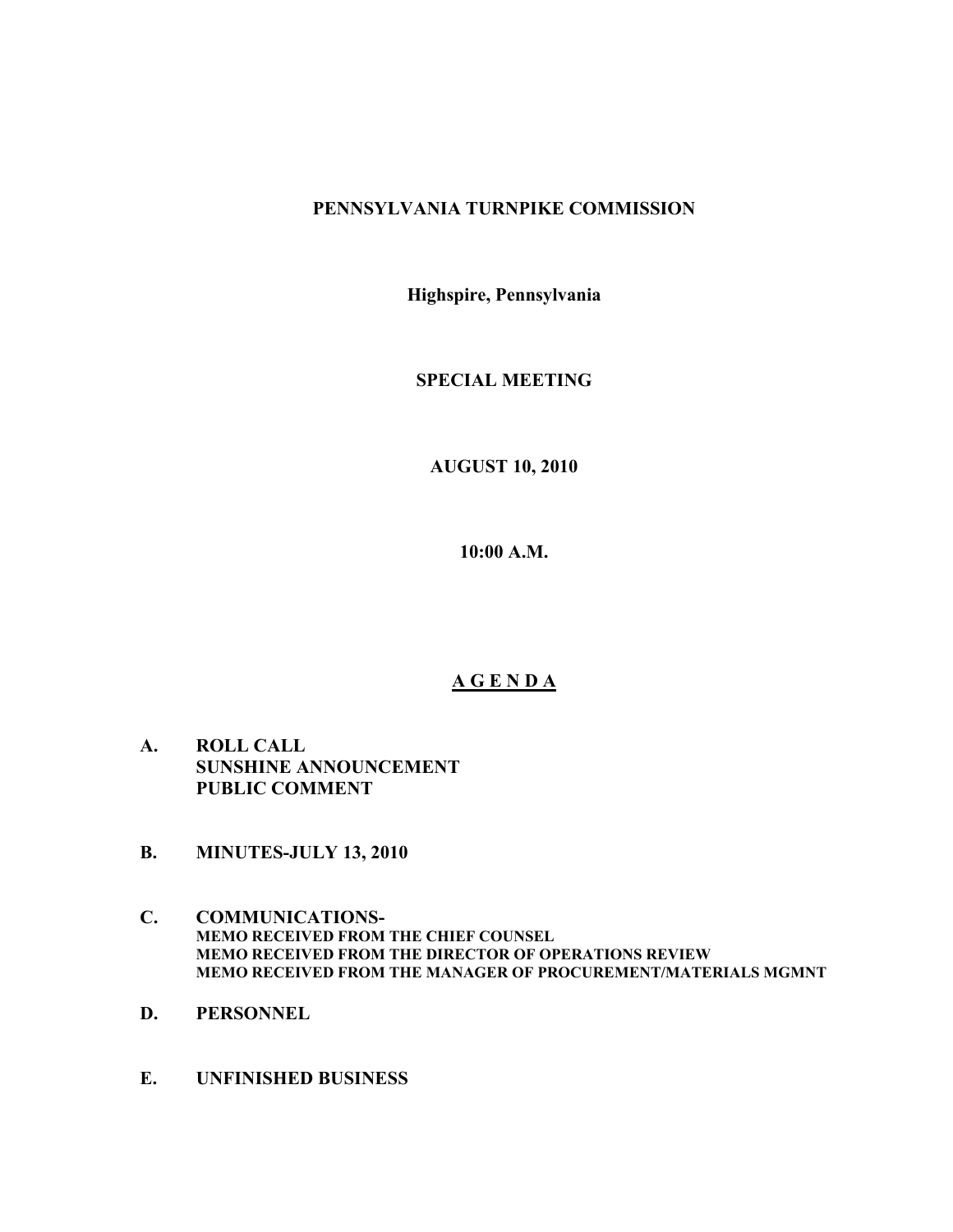- **1. Adopt the Resolution ratifying the reinvestments, liquidations and purchases of securities with available cash, as described in the memo from the Assistant Chief Financial Officer dated July 28, 2010.**
- **2. Approve the negotiation and execution of the Work Order, Agreements, a Supplemental Agreement and a Lease for the items listed in memos "a" through "h":**
	- **a. Work Order #22 with TransCore to provide system development, equipment and project management for the Violations Processing Center system upgrade; at a not-to-exceed amount of \$3,771,907.00;**
	- **b. Merchant Services Agreement with Wells Fargo for Wells Fargo to provide credit card acceptance processing for our Accounts Receivable invoices and payments; at a not-to-exceed amount of \$30,000.00 annually;**
	- **c. Reimbursement Agreement with Sun Pipe Line Company to reimburse them the costs to perform the required engineering and facility relocation work necessary for the replacement of Bridge B-553 at MP 155.14; at a not-toexceed amount of \$205,625.00;**
	- **d. Reimbursement Agreement with PPL Electric Utilities Corporation to reimburse them the costs to perform the required engineering and facility relocation work necessary for the replacement of Bridge B-529 at MP 219.90; at a not-to-exceed amount of \$35,438.70;**
	- **e. Supplemental Agreement with PECO Energy Company for the required engineering and facility relocation work necessary for the total reconstruction project from MP A20.00 to MP A30.00; for an additional \$395,638.26, increasing the not-to-exceed amount to \$1,325,607.72;**
	- **f. Reimbursement Agreement with Duquesne Light to reimburse them the costs to perform the required engineering and facility relocation work necessary for the replacement of Bridge WB-423 at MP 42.20; at a not-toexceed amount of \$100,000.00;**
	- **g. Lease Agreement with Clearwire to permit them to lease space and construct antennas and other related infrastructure on the Commission's Highspire Service Plaza Tower; Clearwire will pay the Commission the initial tower lease rate of \$16,200.00 for the first year, with 3% increases every year after that; the term of the lease will be for a period of five (5) years, plus three (3) 5-year mutual renewal options;**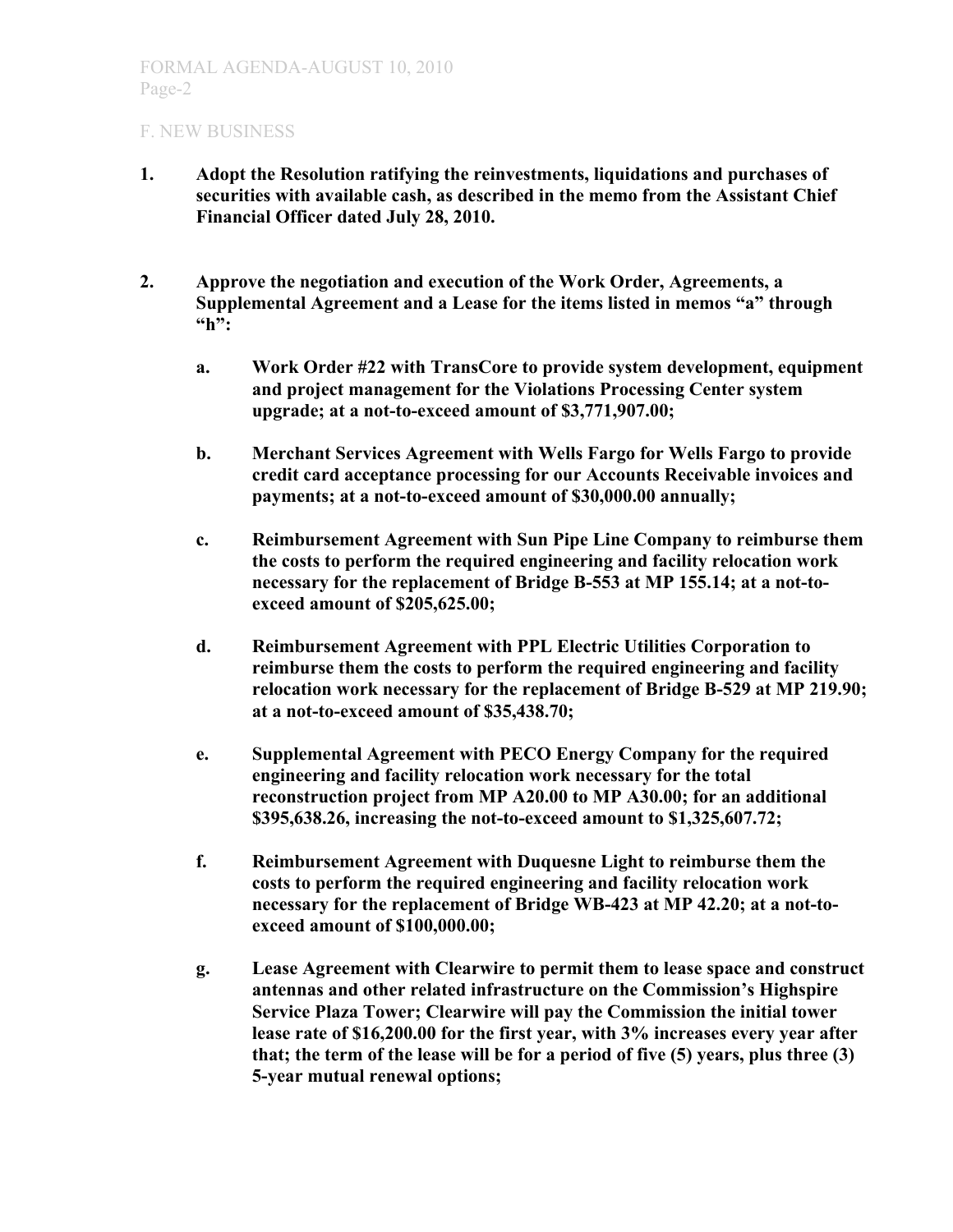- **h. Reimbursement Agreement with PECO Energy Co. to reimburse them the costs to perform the required engineering and facility relocation work necessary for the replacement of Bridge EB-729 at MP 316.58; at a not-toexceed amount of \$90,421.46.**
- **3. Approve the Right-of-Way Requests for the items listed in memos "a" through "j":**
	- **a. Authorize the acquisition of Right-of-Way #1031-R12, a partial take parcel, necessary for construction of the Somerset Interchange Project, by issuing payment in the amount of \$106,432.00, payable to Nathan Zarichnak & Associates, LLC; representing fair market value, machinery and equipment, prorated taxes, recording fees and Section 710 damages; authorize the appropriate Commission officials to execute the agreement of sale, authorize the payment of additional statutory damages as calculated by the Legal Department and approved by the Chief Executive Officer, and payment of the fair market value to the property owner is contingent upon the delivery of a deed prepared by the Legal Department;**
	- **b. Authorize the settlement of Right-of-Way #6422-A, a partial take parcel, necessary for the total reconstruction project from MP A20.00 to MP A30.00, by issuing payment in the amount of \$19,814.50, payable to City Line Abstract Company, Escrow Agent; representing fair market value, pro-rated taxes and recording fees; authorize the appropriate Commission officials to execute the agreement of sale, authorize payment of statutory damages as calculated by the Legal Department and approved by the Chief Executive Officer, and payment of the fair market value to the property owner is contingent upon the delivery of a deed prepared by the Legal Department;**
	- **c. Authorize a temporary construction easement for Parcel 90, a partial take parcel, necessary for the total reconstruction project from MP A20.00 to MP A30.00, by issuing payment in the amount of \$9,000.00; representing fair market value and Section 710 damages; authorize the appropriate Commission officials to execute the temporary construction easement, authorize payment of statutory damages as calculated by the Legal Department and approved by the Chief Executive Officer, and payment of the fair market value to the property owner is contingent upon the delivery of a deed prepared by the Legal Department;**
	- **d. Authorize the settlement of Right-of-Way #1A010-J, a partial take parcel, necessary for the total reconstruction project from MP 67.00 to MP 75.00, by issuing payment in the amount of \$1,300.00, payable to Tony M. and Judith A. Field; representing fair market value; authorize the appropriate Commission officials to execute the agreement of sale, authorize payment of statutory damages as calculated by the Legal Department and approved by the Chief Executive Officer, and payment of the fair market value to the**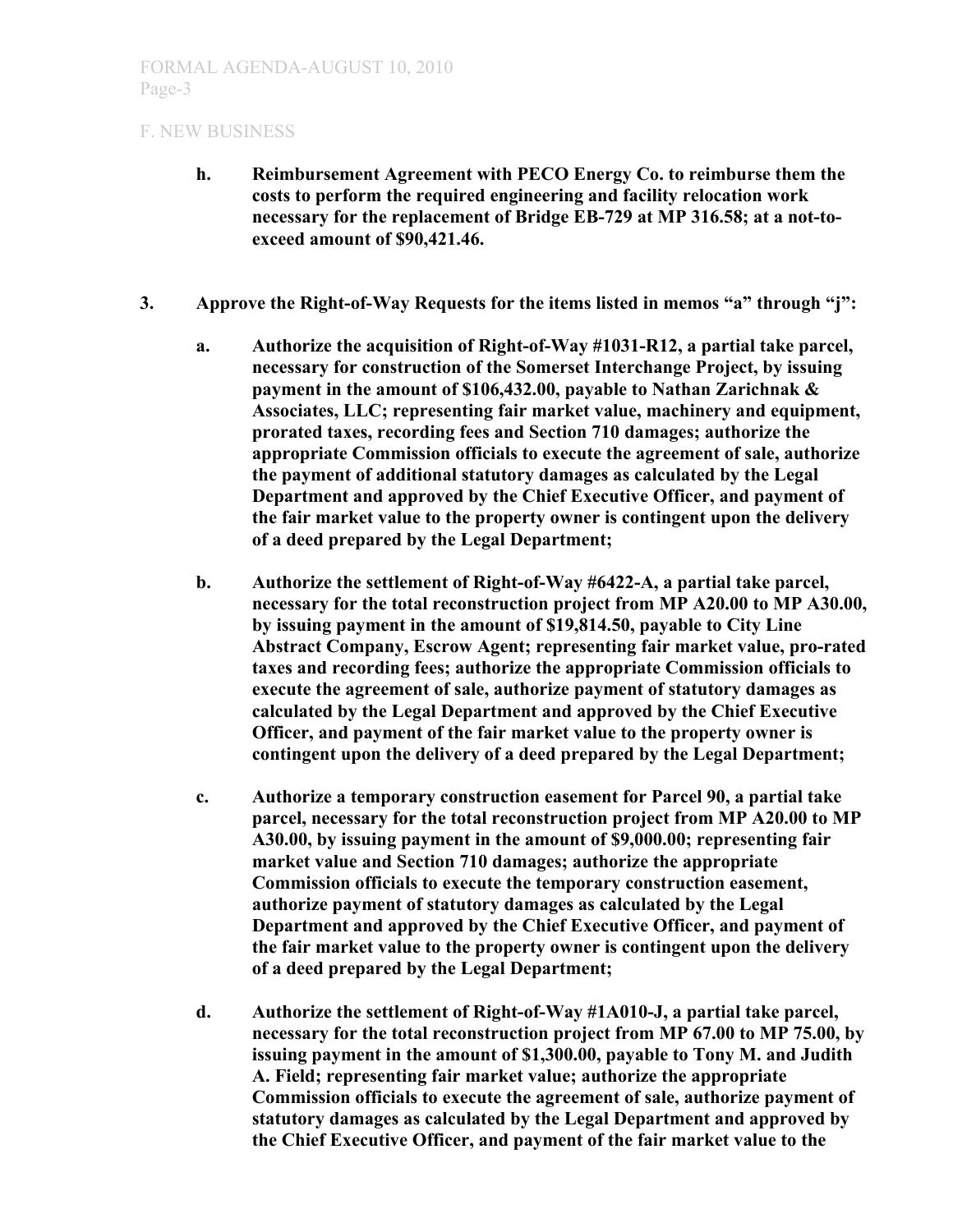**property owners is contingent upon the delivery of a deed prepared by the Legal Department;**

- **e. Authorize the settlement of Right-of-Way #1A047-A, a partial take parcel, necessary for the total reconstruction project from MP 67.00 to MP 75.00, by issuing payment in the amount of \$9,614.69, payable to Hollinshead, Mendelson, Bresnahan & Nixon, P.C., Escrow Agent;**
- **f. Authorize the settlement of Right-of-Way #6416-B, a partial take parcel, necessary for the total reconstruction project from MP A20.00 to MP A30.00, by issuing payment in the amount of \$312,607.00, payable to City Line Abstract Company, Escrow Agent; representing fair market value, recording fees and Section 710 fees; authorize the appropriate Commission officials to execute the agreement of sale, authorize payment of statutory damages as calculated by the Legal Department and approved by the Chief Executive Officer, and payment of the fair market value to the property owner is contingent upon the delivery of a deed prepared by the Legal Department;**
- **g. Authorize the settlement of Right-of-Way #6416-D, a partial take parcel, necessary for the total reconstruction project from MP A20.00 to MP A30.00, by issuing payment in the amount of \$40,997.00, payable to City Line Abstract Company, Escrow Agent; representing fair market value, recording fees and Section 710 fees; authorize the appropriate Commission officials to execute the agreement of sale, authorize payment of statutory damages as calculated by the Legal Department and approved by the Chief Executive Officer, and payment of the fair market value to the property owner is contingent upon the delivery of a deed prepared by the Legal Department;**
- **h. Authorize the settlement of Right-of-Way #6416-B, a partial take parcel, necessary for the total reconstruction project from MP A20.00 to MP A30.00, by issuing payment in the amount of \$116,197.00, payable to City Line Abstract Company, Escrow Agent; representing fair market value, recording fees and Section 710 fees; authorize the appropriate Commission officials to execute the agreement of sale, authorize payment of statutory damages as calculated by the Legal Department and approved by the Chief Executive Officer, and payment of the fair market value to the property owner is contingent upon the delivery of a deed prepared by the Legal Department;**
- **i. Authorize the acquisition of Right-of-Way #17903, a total take parcel, necessary for construction of the Southern Beltway Project (US 22 to I-79), by issuing payment in the amount of \$201,641.78, payable to Urban Settlement Company, Escrow Agent; representing fair market value, prorated taxes and recording fees; also authorize payment in the amount of \$115,754.00, payable to Patrick Rudzinski D/B/A Technical Electrical Services, LLC, representing business personal property loss and dislocation damages; authorize the appropriate Commission officials to execute the agreement of sale, authorize the payment of additional statutory damages as**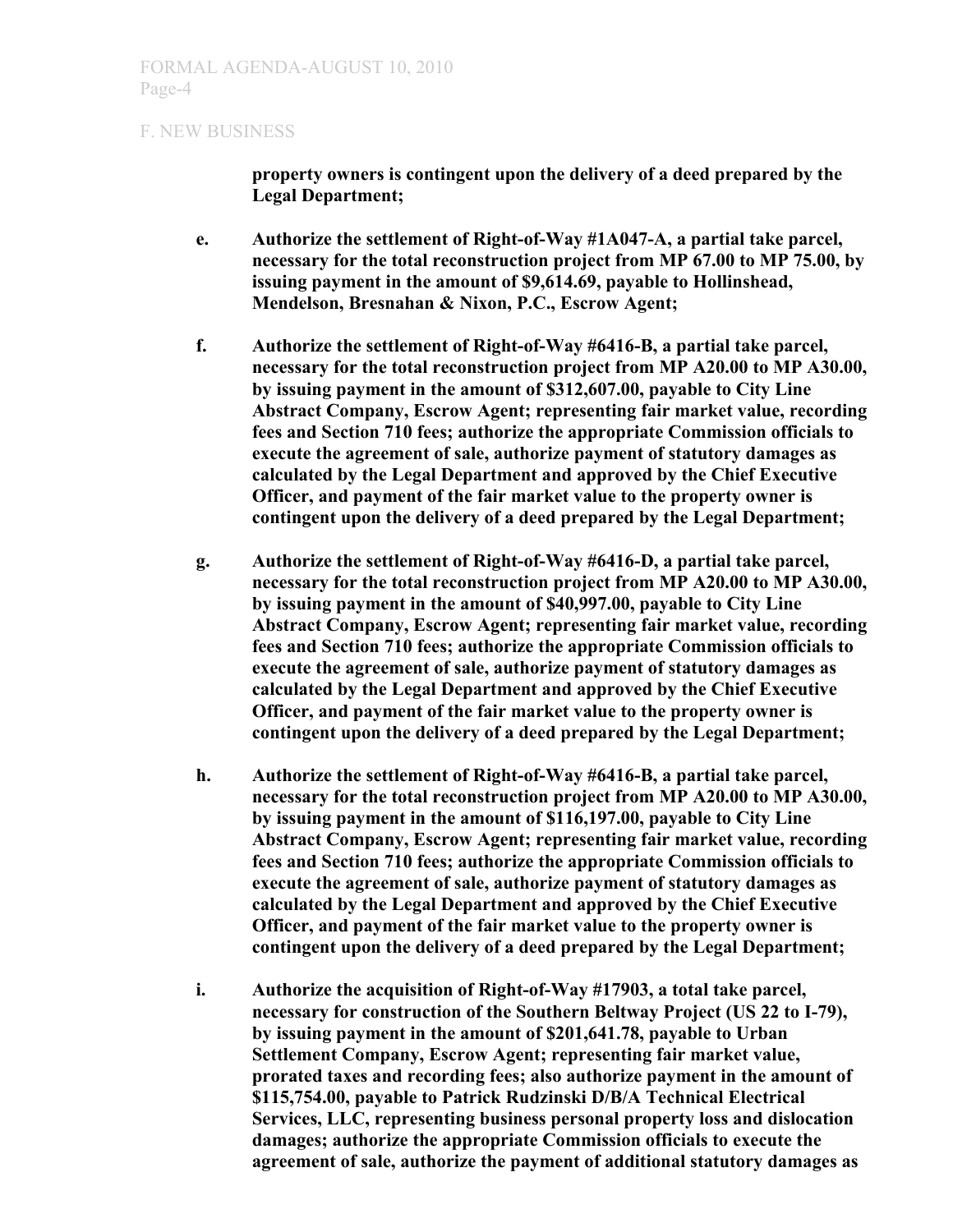**calculated by the Legal Department and approved by the Chief Executive Officer, and payment of the fair market value to the property owner is contingent upon the delivery of a deed prepared by the Legal Department;**

- **j. Authorize the acquisition of Right-of-Way #17395, a total take parcel, necessary for construction of the Southern Beltway Project (US 22 to I-79), by issuing payment in the amount of \$241,700.95, payable to Urban Settlement Company, Escrow Agent; representing fair market value, prorated taxes and recording fees; authorize the appropriate Commission officials to execute the agreement of sale, authorize the payment of additional statutory damages as calculated by the Legal Department and approved by the Chief Executive Officer, and payment of the fair market value to the property owners is contingent upon the delivery of a deed prepared by the Legal Department.**
- **4. Approve advertising for a vendor to provide twenty-three (23) state-of-the-art Automatic External Defibrillators to be placed at each of the service plazas, CAB, TIP, ERO and WRO.**
- **5. Approve the Award of Bids, the Cancellation, the Renewal and the Issuance of Purchase Orders for the items listed in memos "a" through "g":**
	- **a. Structural analysis for eight (8) Communication Towers, utilizing the Commonwealth's contract with Alcatel Lucent USA Inc.; at a total award of \$104,000.00;**
	- **b. Liquid calcium chloride, to the lowest responsive and responsible bidder, JMG Enterprises Inc.; at a total award of \$222,000.00, and a contingency amount of \$55,500.00;**
	- **c. Cancellation of the purchase order approved at the July 13, 2010 Commission Meeting (item F-5h) for Network Connectivity for SNMP equipment, utilizing the Commonwealth's contract with Eplus for a total award of \$118,550.40; and approved the new purchase order with Eplus for the correct parts, at a total award of \$166,038.40;**
	- **d. One (1) 2011 Mack box truck, utilizing the Commonwealth's contract with Mack Trucks Inc.; at a total award of \$103,312.82;**
	- **e. Ten (10) extended cab pick-up trucks, utilizing the Commonwealth's contract with Apple Chevrolet; at a total award of \$262,870.00;**
	- **f. Fuel storage tank cleaning for two (2) years, to the lowest responsive and responsible bidder, Clean Fuels Associates, Inc.; at a total award of \$190,000.00;**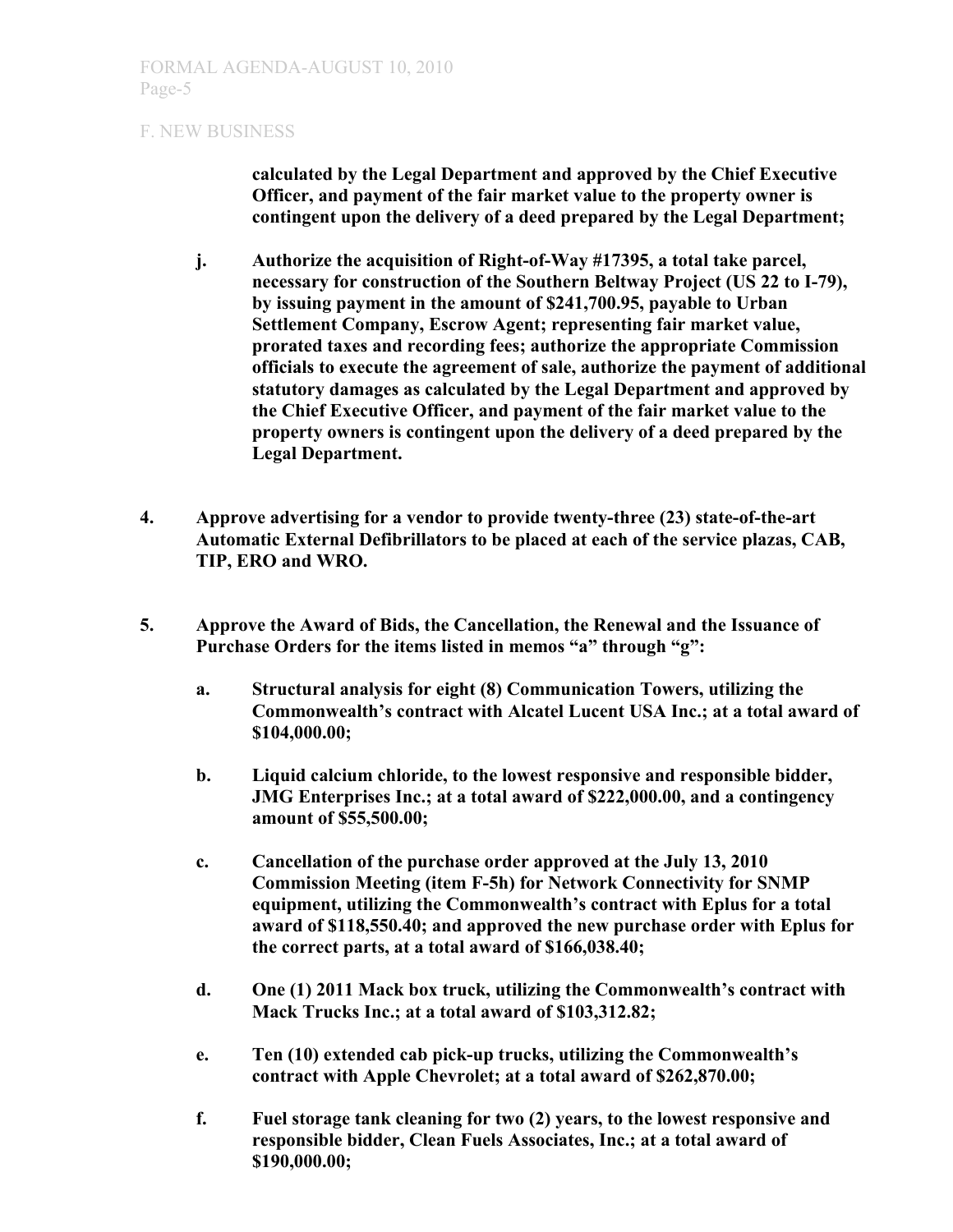- **g. Exercising our option to renew for one year, the purchase order for preventative maintenance for Mon/Fayette Highway lighting with TSB Inc, d/b/a Schultheis Electric; at an additional annual cost of \$89,000.00.**
- **6. Approve the Award of Contracts for the items listed in memos "a" through "f":**
	- **a. Contract #A-086.28S001-3-02 for ramp resurfacing and rehabilitation of Bridge NB-603 at MP A86.28, to the lowest responsive and responsible bidder, Nyleve Bridge Corp; at a not-to-exceed amount of \$1,128,856.38, with a contingency amount of \$50,000.00;**
	- **b. Contract #M-015.30X001-3-02 for general construction of the Uniontown to Brownsville Maintenance Facility at MP M18.00, to the lowest responsive and responsible bidder, Mosites Construction Company; at a not-to-exceed amount of \$9,542,000.00, with a contingency amount of \$500,000.00;**
	- **c. Contract #M-015.30X001-3-03 for plumbing work for the Uniontown to Brownsville Maintenance Facility at MP M18.00, to the lowest responsive and responsible bidder, McKamish, Inc.; at a total award of \$874,700.00, with a contingency amount of \$50,000.00;**
	- **d. Contract #M-015.30X001-3-04 for electrical work for the Uniontown to Brownsville Maintenance Facility at MP M18.00, to the lowest responsive and responsible bidder, Power Contracting Company; at a total award of \$1,731,295.00, with a contingency amount of \$125,000.00;**
	- **e. Contract #M-015.30X001-3-05 for HVAC work for the Uniontown to Brownsville Maintenance Facility at MP M18.00, to the lowest responsive and responsible bidder, McKamish, Inc.; at a total award of \$975,000.00, with a contingency amount of \$50,000.00;**
	- **f. Contract #T-202.00R001-3-02 for bituminous overlay between MP 201.70 and MP 206.92, to the lowest responsive and responsible bidder, Valley Quarries, Inc.; at a total award of \$2,398,098.14, with a contingency amount of \$75,000.00.**
- **7. Approve a convenience fee of \$3.00 for customers to pay an invoice through the internet, via a credit card; and increase the processing fee for Certificate of Passage customers from \$1.00 to \$2.00.**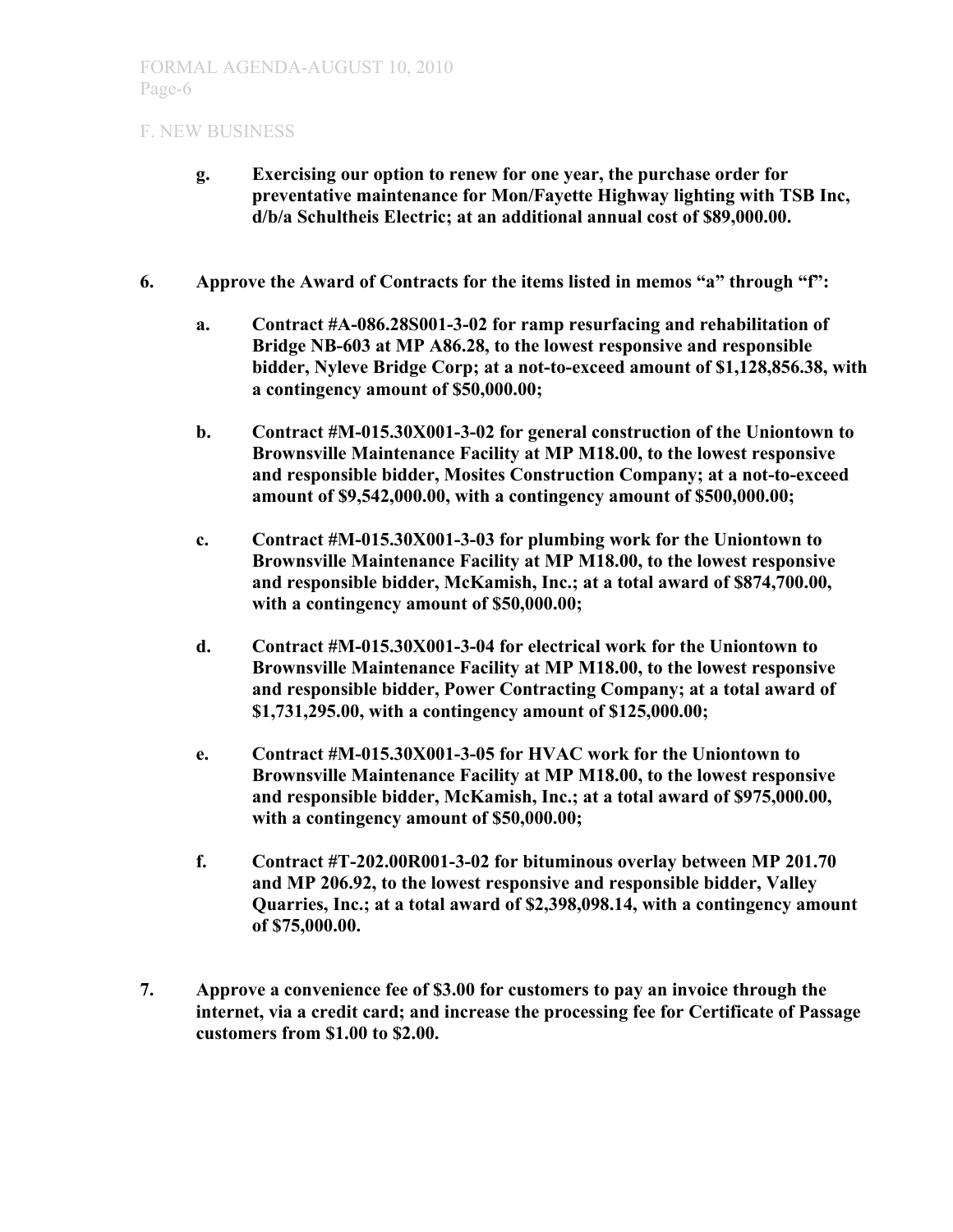- **8. Approve the toll rates for Street Road Slip Ramp and the M15 Barrier as follows:**
	- **Street Road ENTRY toll rates will be the same as the current Bensalem fare schedule**
	- **Street Road EXIT toll rates will be the same as the current Delaware Valley fare schedule**
	- **M15 will be the same as the January 2, 2011 M18 fare schedule**
- **9. Authorize the Commission to act as the host agency for the reimbursable payment of the IAG secretary/office manager's salary and benefits.**

## **ITEMS ADDED TO THE FORMAL AGENDA**

### **FINAL SELECTION**

**F-10 Approve the consultant selection recommendations from the Technical Review Committee and authorize the negotiation and execution of a contract with the first two (2) firms listed for the retention of two (2) engineering firms to provide engineering design services on an open-end basis, systemwide; at a not-to-exceed amount of \$850,000.00 each:**

> **Reference #3-209 Legion Design/Campbell & Associates TIE Traffic Planning Design, Inc.**

**Dewberry-Goodkind, Inc. McMahon & Associates, Inc. The EADS Group, Inc.**

### **SUPPLEMENTS**

- **F-11 Approve the Supplemental Agreements as listed in memos "a" and "b":**
	- **a. Supplemental Agreement #3 with Buchart Horn, Inc. for final design on the total reconstruction project from MP 214.00 to MP 227.00, for an increase of \$5,500,000.00; increasing the not-to-exceed amount to \$20,000,000.00;**
	- **b. Supplemental Agreement #1 with Century Engineering, Inc. for replacement design of Bridge EB-729 at MP 316.58, for an increase of \$700,000.00; increasing the not-to-exceed amount to \$1,200,000.00.**

### **CHANGE ORDERS**

**F-12 Approve the Change Orders as listed in memos "a" and "b":**

**a. Change Order #1 for Contract #A-125.00R001-3-02 with Locust Ridge Contractors for bituminous overlay between MP A125.10 and MP A130.61,**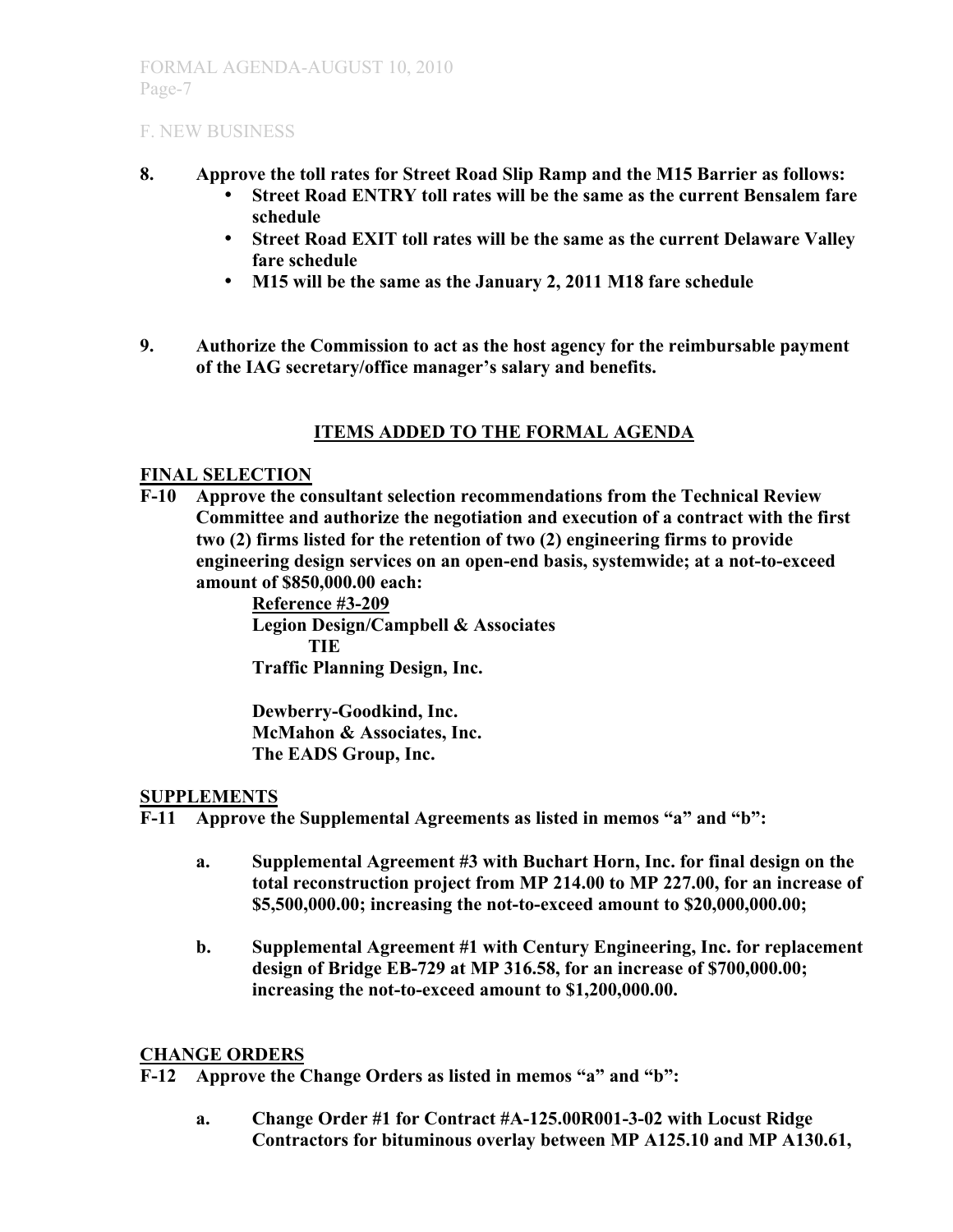**for an increase of \$114,731.06; increasing the not-to-exceed amount to \$5,556,966.72;**

**b. Change Order #1 for Contract #EN-00049-03-10 with Bi State Construction Company, Inc. for sound barrier and collision damage repairs from MP 334.16 to MP 351.08; for an increase of \$127,499.75 and a 32-day time extension; increasing the not-to-exceed amount to \$783,986.75.**

### **CHANGE ORDERS AND FINAL PAYMENTS**

- **F-13 Approve the Change Orders and Final Payments for the items listed in memos "a" through "c":**
	- **a. Change Order #1 and Final Payment for Contract #EN-00084-03-04 with Bi State Construction Company, Inc. for bridge repairs between MP 236.22 and MP 358.11, for a decrease of \$67,846.81; making the final contract value \$432,153.19, and the final amount due of \$21,607.66;**
	- **b. Change Order #1 and Final Payment for Contract #EN-00049-03-06 with Hempt Bros., Inc. for roadway and miscellaneous repairs between MP 179.44 and MP 241.87, for a decrease of \$166,655.74; making the final contract value \$833,344.26, and the final amount due of \$41,667.21;**
	- **c. Change Order #1 and Final Payment for Contract #M-035.30X001-3-02 with Bruce & Merrilees Electric Company for M-52 mainline toll plaza signing and delineation between MP M50.00 and MP M52.64 on Turnpike 43, for a decrease of\$43,751.63; making the final contract value \$1,113,707.76, and the final amount due of \$71,690.11.**

### **SETTLEMENT AGREEMENT**

**F-14 Approve the Settlement Agreement for,** *Ronald W. Wolff v. PTC and Smith & Johnson Construction Co* **case***,* **authorize the appropriate officers of the Commission to execute the Agreement, and approve the issuance of a check in the negotiated amount.**

### **BOND RESOLUTION**

**F-15 AUTHORIZE THE APPROVAL OF THE ISSUANCE OF THE PENNSYLVANIA TURNPIKE COMMISSION'S PENNSYLVANIA TURNPIKE COMMISSION TURNPIKE SUBORDINATE REVENUE BONDS, INCLUDING BOND ANTICIPATION NOTES AND SPECIAL REVENUE BONDS, IN ONE OR MORE SERIES OR SUB-SERIES, FIXED RATE OR VARIABLE RATE, TAXABLE OR TAX-EXEMPT, IN AN AGGREGATE INITIAL PRINCIPAL AMOUNT NOT TO EXCEED \$500,000,000, TO FINANCE OR REFINANCE THE COSTS OF (A) MAKING LEASE, GRANT OR OTHER PAYMENTS TO THE PENNSYLVANIA DEPARTMENT OF TRANSPORTATION IN ACCORDANCE**